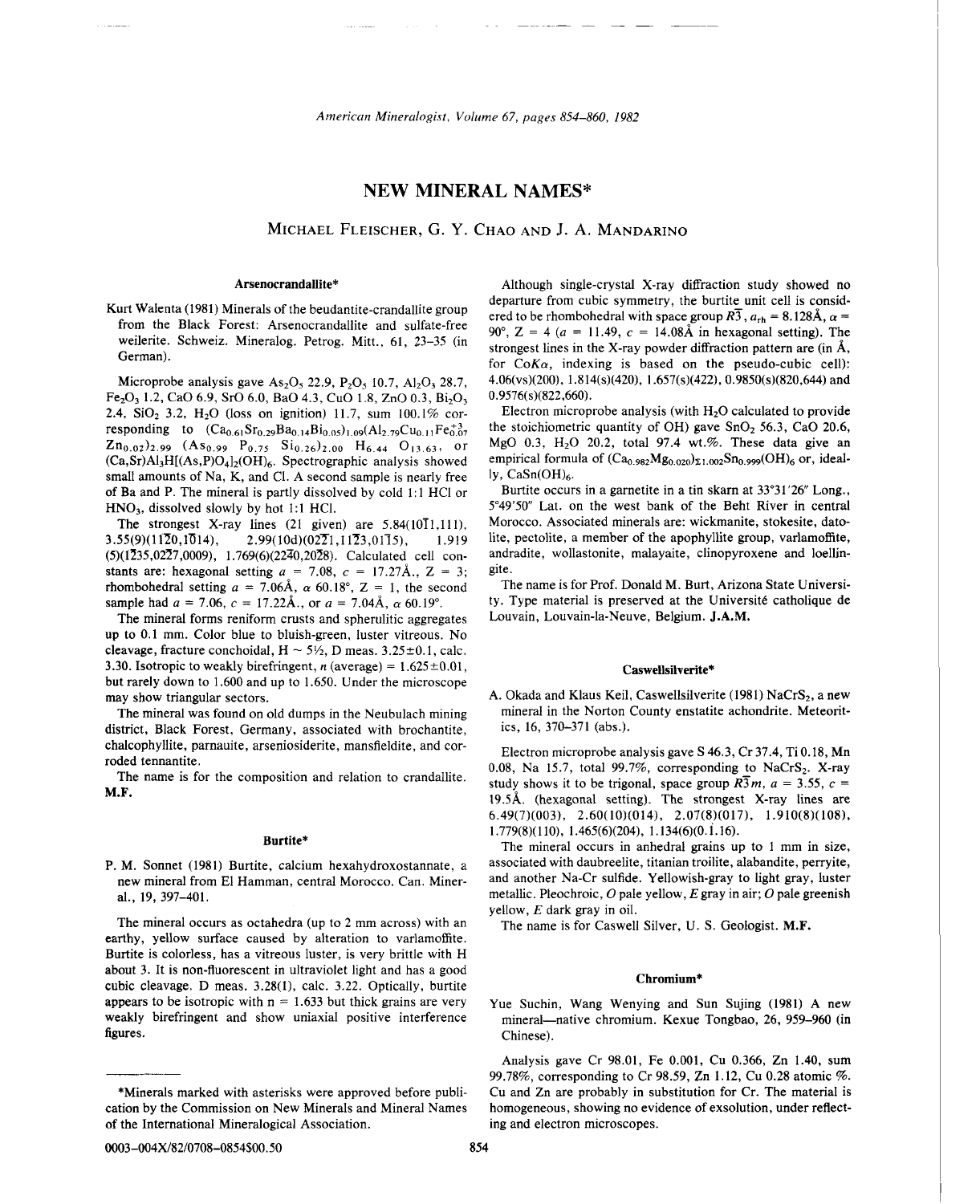The mineral is white with a yellow tint under reflected light. It is isotropic without internal reflection. Reflectance data are 480 nm, 65.3; 546 nm, 67.9, 589 nm, 68.8, 656 nm, 70.0%.

The mineral occurs in artificial heavy sands of massive ores in the contact zone between ultrabasic rocks and siliceous marble in Sichuan, China. The mineral is finely granular (grain size about 20  $\mu$ m), closely associated with another new mineral CuZn<sub>2</sub> (Cu 32.52, Zn 67.47, sum 99.99%, or Cu<sub>1.00</sub>Zn<sub>2.016</sub>). The mineral CuZn<sub>2</sub> forms rims around chromium. Other associated minerals are pyrrhotite, pentlandite chalcopyrite, pyrite sulfoarsenides and platinum group minerals. The name is for the composition. G.Y.C.

# Gruzdevite\*

E. P. Spiridonov, L. Ya, Krapiva, A. K., Gapeev, V. I. Stepanov, E. Ya. Prushinskaya, and V. Yu. Volgin (1981) Gruzdevite,  $Cu<sub>6</sub>Hg<sub>3</sub>Sb<sub>4</sub>S<sub>12</sub>$ , a new mineral from the Chauvai antimony-mercury deposit, Central Asia. Doklady Akad. Nauk SSSR, 261, 971-976 (in Russian).

Electron microprobe analyses by E.P.S. on 6 samples gave (range and average) S 20.29-20.91,20.44; Sb 25.29-27.22, 26.2 1 ; As 0.06-0.57, 0.37; Hg 32.23-33.23, 32.73; Fe trace-0.40, 0.29; Cu 19.26-20.77, 19.99, sum 98.93-101.00, 100.03%. The average corresponds to  $(Cu_{5.87}Fe_{0.10})Hg_{3.04}(Sb_{4.01}As_{0.09})S_{11.89}$ . A complete series exists from gruzdevite to aktashite,  $Cu<sub>6</sub>Hg<sub>3</sub>As<sub>4</sub>S<sub>12</sub>$ (58, 562 (1973)). Gruzedevite is isotypic with nowackiite.

X-ray study shows gruzdevite to be rhombohedral,  $a = 13.90<sub>2</sub>$ ,  $c = 9.432$ Å.,  $Z = 3$ ,  $a_{rb} 8.609$ Å.,  $\alpha$  107°41′,  $Z = 1$ , D calc. 5.88. The strongest X-ray lines (50 given) are 3.16(10)(311,003), 1.929(9)(520,314), 1.645(8)(621,523,315), 1.251(5) (651,911,625,317), **1.113(6)(654,914,318,10.1.2).** 

In reflected light the mineral resembles aktashite, tetrahedrite, and metacinnabar. Anisotropy weak,  $\Delta R \sim 0.06$ . Reflectances are given at 8 wavelengths,  $R_{max} = 460$  nm, 33.1; 540 nm, 32.8; 580 nm, 32.7; 660 nm, 31.9%. Microhardness  $295 \pm 5$  kg/sq. mm at 30 g load. Cleavage absent.

The mineral occurs in the Chauvai Sb-Hg deposit, southern Kirgizia, intergrown with well-formed tetrahedral crystals of aktashite, 0.2-4 mm in size, growing on stibnite and cinnabar in quality veinlets. It is associated with fluorite, calcite, barite, metacinnabar, and wurtzite. The aktashite crystals are zoned, with high Sb at the core, no Sb at the periphery.

The name is for V. S. Gruzdev, 1938-1977, Russian mineralogist. Type material is at the Fersman Mineralogical Museum, Acad. Sci. USSR, Moscow. **M.F.** 

# Ingodite\*, (Griinlingite discredited)

E. N. Zav'yalov and V. D. Begizov (1981) The new bismuth mineral ingodite, Bi2TeS. Zapiski Vses. Mineralog. Obsh., 110,594-600 (in Russian). E. N. Zav'yalov and V. D. Begizov (1981) Once again on the problem of griinlingite Zapiski Vses. Mineralog. Obsh., 110, 633-635.

During the study of numerous museum samples labelled "grünlingite", all were found to consist of joseite-A or bismuthinite. A sample from the type locality, Brandy Gill, Cumberland, England, and one the Ingoda deposit, central Transbaikal, also contained a new mineral.

Electron microprobe analyses of 5 samples from the 2 local-

**0003-004X/82/0708-0855\$00.50** 

ities gave Bi 68.8-73.3, Pb 0-1.2, Sb 0-0.15, Te 19.3-25.3, S 5.1- 6.3, Se 0-0.4, sum 99.1-100.3%, giving the formula above.

X-ray study showed the mineral to be hexagonal, space group  $\overline{P3}m$ ,  $\overline{P3}m1$ , or  $\overline{P3}21$ ,  $a=4.248$ ,  $c=23.22\text{\AA}$ ,  $Z=9$ , D calc. 7.88. Weak lines indicate that the value of  $c$  should be tripled. The strongest X-ray lines  $(35 \text{ given})$  are  $3.11(10)(1.0.\overline{1.12})$ ,  $2.28(6)(1.0.\overline{1}.24), 2.13(5)(11\overline{2}0),$  and  $1.942(4)(0.0.0.36)$ .

Ingodite is silver-white, luster metallic, cleavage perfect, nonmagnetic, brittle, soft. H on 2 samples  $64.6$  and  $60.9$  kg/sq. mm. In reflected light white, birefringence noticeable in air (creamy to grayish-white), moderately anisotropic. Reflectances are given at 15 wave lengths ( $R_g$  and  $R_p$ ): (av. of 2) 460 nm, 55.5, 51.4; 540 nm, 57.7, 52.5; 580 nm, 57.8, 52.4; 660 nm, 56.9, 51.6%.

The name is for the locality. M.F.

# Kamaishilite\*

Etsuo Uchida and J. T. Iiyama (1981) On kamaishilite,  $Ca<sub>2</sub>Al<sub>2</sub>SiO<sub>6</sub>(OH)<sub>2</sub>$ , a new mineral (tetragonal), dimorphous with bicchulite, from the Kamaishi Mine, Japan. Proc. Japan Acad., 57B, 239-243.

Microprobe analysis  $(H<sub>2</sub>O$  by wet chemical analysis) gave SiO<sub>2</sub> 20.03, Al<sub>2</sub>O<sub>3</sub> 34.15, FeO 0.21, MgO 0.02, CaO 37.42, H<sub>2</sub>O<sup>+</sup> 6.1,  $H_2O^-$  0.2, sum 98.13%, corresponding to  $Ca_{1.99}Fe_{0.01}$  $\text{Al}_{2.00}\text{Si}_{0.99}\text{O}_{5.98}(\text{OH})_{2.02}$  or  $\text{Ca}_{2}\text{Al}_{2}\text{SiO}_{6}(\text{OH})_{2}$ , a dimorph of bicchulite.

X-ray powder data are indexed on a tetragonal cell with  $a =$ 8.850,  $c = 8.770$ Å.,  $Z = 4$ . The strongest X-ray lines (28 given) are 3.607(100)(211,112), 2.799(85)(310,301), 2.777(40)(103), 2.547(40)(222), 2.085(30)(330,41 l), 1.557(35)(404).

The mineral occurs as grains about 0.1 mm in diameter. Colorless and transparent. No cleavage was observed. Optically nearly isotropic,  $n = 1.629$ , close to that of bicchulite. No conoscopic interference figure was observed.

The mineral occurs in vesuvianite skarn, associated with vesuvianite, "hydrograndite", and small amounts of perovskite, calcite, magnetite, and chalcopyrite. It is apparently an alteration product of vesuvianite.

The name is for the Kamaishi mine. **M.F.** 

### Kyzylkumite\*

I. G. Smyslova, A. I. Komkov, V. V. Pavshukov, and N. V. Kuznetsova (1981) Kyzylkumite, V<sub>2</sub>Ti<sub>3</sub>O<sub>9</sub>, a new mineral of vanadium and titanium of a group of complex oxides. Zapiski Vses. Mineralog. Obsh., 1 10, 607-612 (in Russian).

Electron microprobe analysis (by V.V.P.) gave TiO<sub>2</sub> 61.7,  $V_2O_3$  36.2,  $Cr_2O_3$  1.2,  $Fe_2O_3$  0.7, sum 99.8%, corresponding to  $(V_{1.90}^{+3}Cr_{0.01}Fe_{0.04})Ti_{3.05}O_{9.09}$ , or  $V_2Ti_3O_9$ . Titration with KMnO<sub>4</sub> and with Mohr's salt showed that  $V^{+4}$  and  $V^{+5}$  were absent. The mineral is insoluble in acids. The IR absorption spectrum is given. When heated to 320-390' C, the mineral is transformed into rutile.

Laue and oscillation studies showed the mineral to be monoclinic,  $a = 33.80^{\circ} \pm 0.05$ ,  $b = 4.578 \pm 0.005$ ,  $c = 19.99 \pm 0.03$  Å.,  $\beta = 93.40 \pm 0.05^{\circ}$ ,  $Z = 18$ , D calc. 3.77, meas. 3.75  $\pm$ 0.1. The strongest X-ray lines (23 given) are 3.70(80)(51 I), 2.92(100)(713), 2.60(50)(715), 2.192(48)(018), 1.692(50)(12.2.4), 1.682(65)(028). The mineral is therefore a dimorph of schreyerite (63, 1182 (1978)).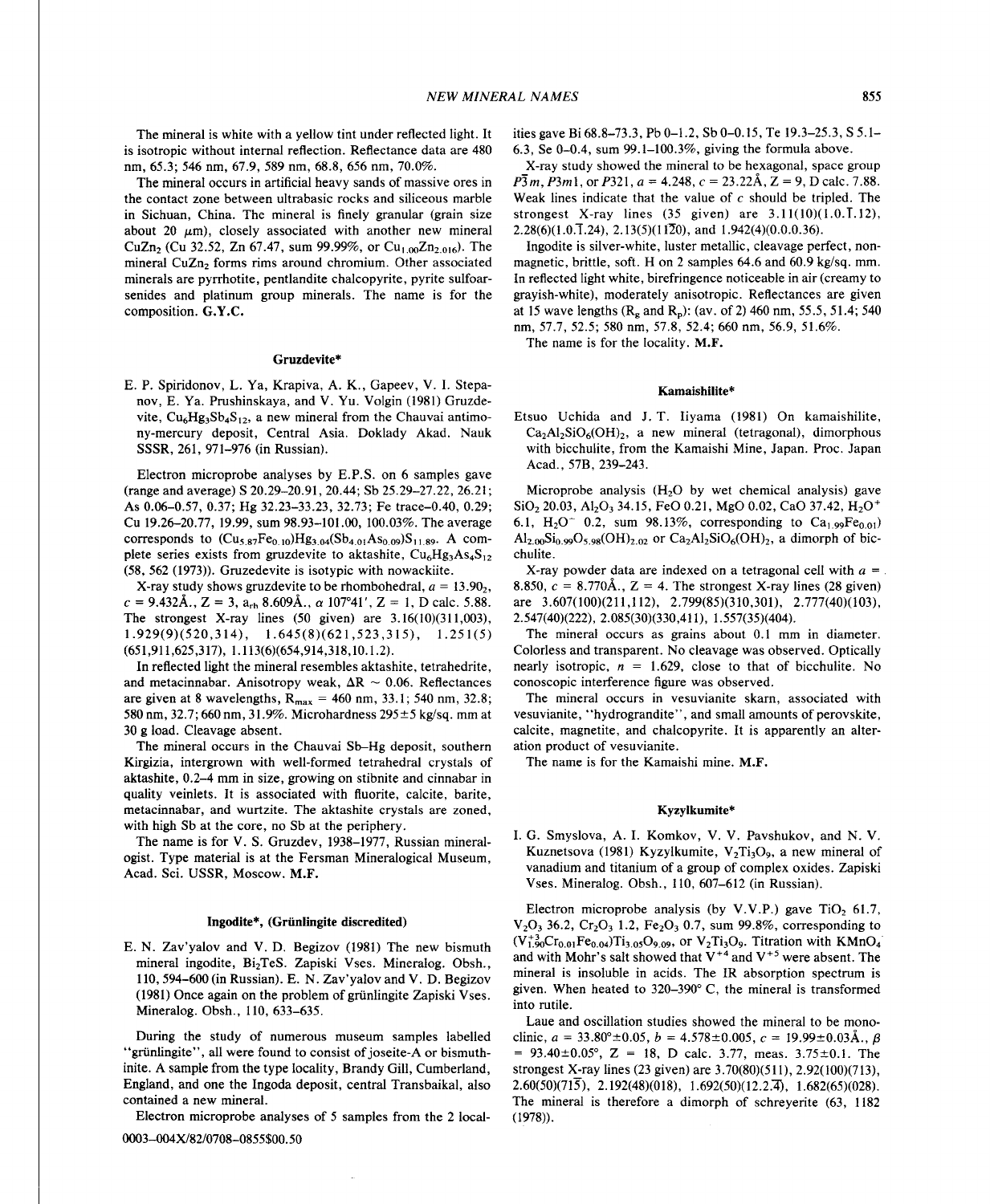The mineral is black, luster vitreous to resinous, opaque. Reflectances,  $R_e$  and  $R_p$  are given at 12 wave lengths: 480 nm, 15.7, 14.5; 540 nm, 16.05, 14.7; 580 nm, 16.2, 14.85; 640 nm, 16.5, 15.2%. Birefringence not noticeable visibly, anisotropy distinct, without color tints.

The mineral was found in fine veins cutting siliceous schists in "a deposit of Central Asia", associated with chlorite, pyrite, and rutile. Grains are 0.01-0.2 mm long and have prismatic habit, sometimes with pyramidal terminations and striations along the elongation. The name is for the locality (Kyzyl-Kum) (Uzebekistan). **M.F.** 

# **Mcnearite\***

Halil Sarp, Jacques Deferne, and B. W. Liebich (1981) Mcnearite, NaCa<sub>s</sub>H<sub>4</sub>(AsO<sub>4</sub>),.4H<sub>2</sub>O, a new hydrous arsenate of calcium and sodium. Schewiz. Mineral. Petrog. Mitt., 61, 1-6 (in French).

Analysis by atomic absorption  $(H<sub>2</sub>O)$  by thermogravimetry) gave As<sub>2</sub>O<sub>s</sub> 60.59, 57.80; CaO 25.27, 26.16; Na<sub>2</sub>O 3.40, 3.40, H<sub>2</sub>O 11.32, 11.32, sum 100.58, 100.68, giving  $Na<sub>1.09</sub>Ca<sub>4.99</sub>H<sub>3.91</sub>$  $(AsO<sub>4</sub>)<sub>5</sub>$ -4.32H<sub>2</sub>O. Dissolved by acids.

Precession and Weissenberg photographs showed the mineral to be triclinic, P1 or  $P\bar{1}$ ,  $a = 13.50$ ,  $b = 14.10$ ,  $c = 6.95\text{\AA}$ .,  $\alpha =$ 90°,  $\beta$  = 92°,  $\gamma$  = 119°, Z = 2 D calc. 2.85, meas. 2.60 (difference probably due to fibrous nature). The strongest X-ray lines (37 given) are  $12.33(100)(010)$ ,  $6.94(50)(001)$ ,  $3.92(60)(300,12\overline{1})$ ;  $3.122(60)(1\overline{22}, 1\overline{22})$ .

The mineral occurs as radiating fibers, length up to 1-2 mm. Color white, luster pearly. H. could not be measured. Optically biaxial, positive,  $2V + 60^{\circ}$ , *ns*  $\alpha = 1.559$ ,  $\beta = 1.562$ ,  $\gamma = \overline{1.572}$ (calc.),  $Y \wedge c = 6-22^{\circ}$ , dispersion rather strong, elongation positive. Cleavage perfect, parallel to the elongation.

Mcnearite was found in specimens from Sainte-Marie-aux-Mines, Vosges, France, associated with picropharmacolite, pharmacolite, guerinite, and haidingerite. The name is for Miss Elizabeth McNear, mineralogist and crystallographer, University of Geneva. Type material is at the Museum of Natural History, Geneva. M.F.

### **Muchuanite**

Zhang Rubo, Gong Xiasheng, Zhou Zhendong, Fan Liangming and Shuai Dequan (1981) Muchuanite, a new water-bearing molybdenum sulphide mineral. Geochimica, 120-127 (in Chinese with English abstract).

Electron microprobe and chemical analyses gave Mo 54.20, 52.88; S 36.00, 37.34, Fe 2.20, -; Si 0.50, -; H<sub>2</sub>O<sup>+</sup> 5.95, 6.03;  $H_2O^-$  1.00, 2.07; sums 99.85, 98.32%, corresponding to  $(Mo_{1.01}Fe_{0.07})S_2.0.59H_2O$  and  $Mo_{0.95}S_2.0.58H_2O$ , or ideally  $MoS<sub>2</sub>·0.5H<sub>2</sub>O$ . Electron microprobe analysis shows the presence of 0.26% Re and a homogeneous distribution of Mo. Infra-red analysis shows a distinct absorption band at 3380  $cm^{-1}$  (OH stretching) and an indistinct band at  $1620 \text{ cm}^{-1}$  (OH bending).

The strongest X-ray lines  $(25 \text{ including } \beta\text{-lines given})$  are 6.098(10)(007), 2.704(9)(0.0.16), 2.280(8)(1 .O. lo), 1.579(7)(112), 1.536(6)(0.0.28), 1.362(5)(200), 1.0961(1.1.28), 1.0325(7)(0.0.42), 1.0048(7)(0.1.40,2.1.10). Most lines are broad and diffuse. The indexing was based on a trigonal cell,  $P3m1$ ,  $a = 3.16$ ,  $c =$ 43.60Å,  $Z = 7$ , derived from two molybdenite-2H<sub>1</sub> layers and one 3R layer stacked according to the sequence  $A_1B_2A_1B_1C_1A_1B_2$ . The mineral is intermediate between molybdenite and jordisite with  $H<sub>2</sub>O$  molecules between MoS<sub>2</sub> layers.

DTA curve shows a weak endothermic reaction at 315° C (dehydration) an exothermic reaction above 580" C (oxidation of S). Infra-red spectrum shows an absorption band at  $3380 \text{ cm}^{-1}$ (OH stretching) and an indistinct band near  $1620 \text{ cm}^{-1}$ .

The mineral occurs as black flakes (0.05-0.5 mm) with organic matter, minor chlorite and kaolinite in the matrix of a lenticular Middle Jurassic sandstone bed near Muchuan County, Sichuan, China. The flakes are apparently aggregates of fine-grained particles (1 to several  $\mu$ m). The mineral is grayish white under reflected light, strongly anisotropic. It is uniaxial negative. Reflectance R<sub>e</sub> = 26.6–29.5, R<sub>p</sub> = 12.3–14.2%. Color index X = 0.3125,  $Y = 0.3754$ ,  $\lambda_d = 568.5$  nm,  $P_e = 17.6\%$  Dispersion  $v > r$ . VHN =  $16-35$  kg/mm<sup>2</sup>, D meas. 5.01, calc. 5.10.

The name is for the locality.

# *Discussion*

The mineral is most likely an altered molybdenite- $2H_1$ , perhaps mixed with jordisite (amorphous  $MoS<sub>2</sub>$ ). All X-ray lines can be indexed on the molybdenite- $2H_1$  cell except two weak lines at 3.287(1) and 1.442(1) which may be due to impurities in view of its occurrence. The poor crystallinity of the material and the use of a 57.3 mm camera with unfiltered radiation may have contributed to the difficulties in the interpretation of data. The indexing based on the large cell is not as satisfactory as is claimed. A seven-layered structure cannot be reconciled with the space group P3m1. The c-dimension derived from  $2c(2H_1) + c(3R)$ does not allow space for interlayer water molecules. G.Y.C.

#### **Nahpoite\***

L. C. Coleman and B. T. Robertson (1981) Nahpoite Na<sub>2</sub>HPO<sub>4</sub>, a new mineral from the Big Fish River area, Yukon Territory. Can. Mineral., 19, 373-376.

The mineral occurs as a fine-grained white material filling fractures in maricite. The fine-grained nature of nahpoite prevented single-crystal studies as well as precise determination of optical properties. Hardness could not be measured, but the mineral appears to be very soft. It is extremely soluble in water and, to a much lesser extent, in concentrated HCI. Nahpoite grains are elongate with a maximum dimension of  $4 \mu$ m. Optically, they are length fast with nearly parallel extinction and have minimum and maximum refractive indices of about 1.490 and 1.505.

The X-ray powder diffraction data are essentially the same as those obtained from synthetic  $Na<sub>2</sub>HPO<sub>4</sub>$  (JCPDS PDF No. 10-184). The strongest lines in the pattern for CuK $\alpha$  radiation are:  $3.97(45)(011,110)$ ,  $3.84(55)(110)$ ,  $3.41(25)(020)$ ,  $2.868(30)(101)$ , 2.803(100)(021,120), and 2.720(70)(201,102) all in **A** (a total of 17 indexed lines are listed down to 1.913A). The data on PDF Card 10-184 are indexed on a B-centered cell and refinement of the unit cell parameters from the powder data of nahpoite based on this indexing gives:  $a = 9.26(1)$ ,  $b = 6.82(1)$ ,  $c = 5.75(1)$ Å,  $\beta =$ 90.3°, V = 363.13 $\AA$ <sup>3</sup>, Z = 4. The authors give the following refined cell parameters based on a primitive cell:  $a = 5.47(1)$ ,  $b =$ 6.84(1),  $c = 5.45(1)$ Å,  $\beta = 116^{\circ}$  20(5)',  $V = 182.75$ Å<sup>3</sup>, Z = 2. (However, an error must have occurred in these calculations because the  $b$  and  $c$  parameters of the two cells must remain the same and the volume of the primitive cell should be  $\frac{1}{2}$  that of the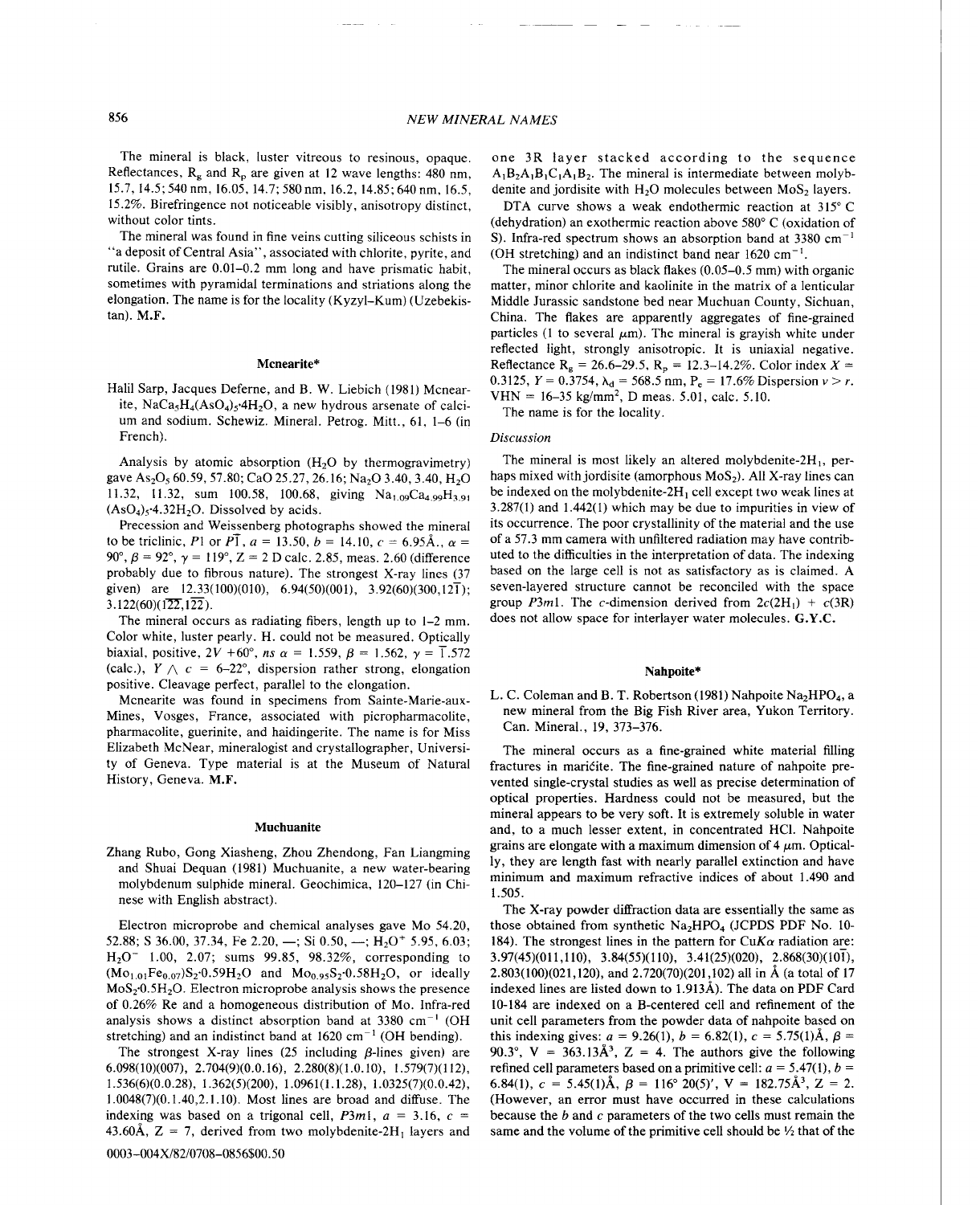centered cell; the abstractor calculated  $a = 5.463$ ,  $b = 6.82$ ,  $c =$ 5.75,  $\beta = 122.05^{\circ}$ ,  $V = 181.58\AA^{3}$ ,  $Z = 2$ .) The possible space groups for the primitive cell are  $P2_1/m$  or  $P2_1$ .

Chemical analysis (Na by AA spectrometry, P by colorimetry, H<sub>2</sub>O calculated to produce neutrality) gave: Na<sub>2</sub>O 43.67, P<sub>2</sub>O<sub>5</sub> 49.54, H<sub>2</sub>O 6.32, total 99.53 wt.%. These data compare to  $Na<sub>2</sub>O$ 43.66, P<sub>2</sub>O<sub>5</sub> 49.99, H<sub>2</sub>O 6.35 wt.% for stoichiometric Na<sub>2</sub>HPO<sub>4</sub>. (The analysis yields an empirical formula, based on four oxygen ions, of  $Na_{2.013}H_{1.002}P_{0.997}O_{4.000}$ ; J.A.M.). (The D calc. from the cell parameters and the empirical formula is 2.600. J.A.M.).

In addition to maricite from which it appears to have formed, nahpoite occurs with another sodium phosphate which gave an X-ray powder diffraction pattern corresponding to that of  $Na<sub>2</sub>HPO<sub>4</sub>·7H<sub>2</sub>O$  (PDF 12-445). However, subsequent attempts to isolate this material yielded only data for nahpoite. Synthetic nahpoite when exposed to air for several weeks takes on water and changes to dorfmanite  $(Na<sub>2</sub>HPO<sub>4</sub>·2H<sub>2</sub>O)$ . The natural compound, under the same conditions, remained unchanged. Nahpoite was found in four maricite nodules in the Big Fish River area, Yukon.

The name is for the composition. Type material is preserved in the Department of Geological Sciences, University of Saskatchewan, Saskatoon, Saskatchewan. J.A.M.

# **Namibite\***

Oleg v. Knorring and Th. G. Sahema (1981) Namibite, a new copper-bismuth-vanadium mineral from Namibia. Schweiz. Mineralog. Petrog. Mitt., 61, 7-12, (in English).

Microprobe analyses gave (8 determinations range and av.): Cu 10.0-10.4, 10.2; Bi 65.8-67.0, 66.5; V 8.0-8.2, 8.1, corresponding to Cu<sub>2</sub>O 11.5, Bi<sub>2</sub>O<sub>3</sub> 74.1, V<sub>2</sub>O<sub>5</sub> 14.5, sum 100.1%,  $CuBi<sub>2</sub>O<sub>6</sub>$ . The mineral is easily soluble in cold dilute acids. The infra-red spectrum showed no  $H_2O$  or OH.

Precession photographs showed namibite to be monoclinic, space group  $C2/m$ ,  $Cm$ , or  $C2$ ,  $a = 11.864 \pm .008$ ,  $b = 3.696 \pm .004$ ,  $c = 7.491 \pm .005 \text{\AA}$ ,  $\beta = 109^{\circ}42' \pm 0.06$ ,  $Z = 2$ , D calc. 6.76, meas. (Berman balance on 11.9 mg)  $6.86 \pm 0.03$ . The strongest X-ray lines (23 given) are 5.58(70)(200), 3.574(75)( $\overline{2}$ 02), 3.284(50)( $\overline{1}$ 11),  $3.018(100)(111)$ ,  $2.672(60)(402)$ .

Color dark green, streak pistachio-green. Microindentation gave hardness  $473$  (=  $4\frac{1}{2}$ -5 Mohs). Not fluorescent. Biaxial, negative, 2V moderate for red, very small for blue light. Pleochroic, X vellowish-green, Y pistachio green,  $Z$  dark green,  $Z >$  $Y > X$ .  $Z = b$ ,  $X \wedge a \sim 12^{\circ}$ , *ns* well above 2.10. Cleavage {100} good. Commonly twinned by interpenetration on (011), often polysynthetic.

The mineral occurs as platy crystals up to 2 mm in cavities in drusy quartz veins of a copper occurrence near Khorixas (forerly Welwitschia), NW Namibia. Associated minerals are beyerite, Bi, bismite, bismutite, and oxidized Cu minerals.

The name is for the Namib Desert. Type material is at Leeds University, England, and the University of Helsinki, Finland. **M.F.** 

# **Nastrophite\***

A. P. Khomyakov, M. E. Kazakova, G. N. Popova, and Yu. A. Malinovskii (1981) Nastrophite, Na(Sr,Ba)PO<sub>4</sub>.9H<sub>2</sub>O, a new mineral. Zapiski Vses. Mineralog. Obsh., 110, 604-607, (in Russian).

**0003-004X182/0708-0857\$00.50** 

Analysis by M.E.K. (K, Na, and Ca by flame photometry by G.N.P.) gave  $P_2O_5$  19.04, SrO 22.19, BaO 8.17, CaO 0.41, Na<sub>2</sub>O 8.21, K<sub>2</sub>O 40.52, insol. (= inclusions of acicular aegirine) 1.64, H20 40.52, sum 100.23%. Thermal analysis on unground material gave 43.5% for the loss in weight; this is taken as the better determination because the mineral partly dehydrates under natural conditions. This gives  $(Na_{0.982}K_{0.004})(Sr_{0.794}Ba_{0.198})$  $Ca_{0.027}P_{0.995}O_{4.000}$ <sup>.</sup>8.96H<sub>2</sub>O, or  $Na(Sr_{0.77}Ba_{0.20}Ca_{0.03})PO_{4}$ .9H<sub>2</sub>O. The DTA curve shows a sharp endothermic break at about 150°. The mineral dissolves completely in cold 1% HC1. It is partly decomposed by hot water, giving a solution alkaline to phenolphthalein. The infra-red spectrum shows bands characteristic of the phosphate group and  $H_2O$ .

Laue and oscillation photographs show the mineral to be cubic, space group  $P2_13$ ,  $a = 10.559\text{\AA}$ .,  $Z = 4$ , D calc. 2.12, meas. by suspension 2.05. The strongest X-ray lines (96 given) are  $5.21(8)(200)$ ,  $4.67(9)(210)$ ,  $3.49(5)(221)$ ,  $2.54(10)(410,322)$ , 1.953(5)(432,520).

Colorless, luster vitreous, fracture conchoidal, H about 2, brittle. The mineral occurs as crystals, mostly 0.2-0.5 but up to 2-3 mm and as deposits of irregular form up to 1 cm in diameter. It occurs on Alluaiv Mt., Lovozero massif, Kola Peninsula in pegmatitic veins and veinlets in cancrinite syenites and on Karnasurt Mt., Lovozero massif, in veinlets cutting nepheline syenites. Associated minerals include cancrinite, aegirine, vuonnemite, epistolite, mountainite, villiaumite, kogarkoite, and thermonatrite.

The name is for the composition. Type material is at the Fersman Mineralogical Museum, Acad. Sci. USSR, Moscow, and at the Geological Museum, Kola Branch, Acad. Sci. USSR, Apatite. **M.F.** 

### **Nullaginite\***

E. H. Nickel and L. G. Berry (1981) The new mineral nullaginite and additional data on the related minerals rosasite and glaukosphaerite. Can. Mineral., 19, 315-324.

Nullaginite occurs as ovoid to irregular nodules up to 2 mm in diameter and as cross-fiber veinlets. It is bright green with a luster varying from dull (nodules) to silky (veinlets). VHN<sub>20</sub> = 34.4, D meas. 3.528 to 3.606, av. 3.56. Optically, the mineral is biaxial, pale green and weakly pleochroic with slightly greater absorption normal to *c* than parallel to it,  $\alpha = 1.67$ ,  $\beta \sim \gamma = 1.78$ , extinction  $X \wedge c = 6^{\circ}$ ,  $b \sim Y$  or Z.

The mineral is monoclinic, space group  $P2_1/m$  or  $P2_1$ , cell parameters refined from the powder data are  $a$  9.236(3),  $b$ 12.001(6), *c* 3.091(2) $\AA$ ,  $\beta$  90.48(7)°,  $Z = 4$ . The strongest lines in the Guinier powder pattern (in  $\hat{A}$  for Cu $K\alpha$ ) are: 7.302(30b)(110), 5.038(30)(120), 4.619(40)(200), 3.660(40)(130,220),  $2.579(100)(\overline{2}01)$ ,  $2.557(90)(201)$ ,  $1.545(30)(002)$  and 1.541(30)(600). These data are similar to those given by rosasite and glaukosphaerite.

Electron microprobe analysis gave: Ni 49.4, Mg 0.56, Cr 0.23, Fe 0.15, Cu 0.07, Si 1.88, OH(calc.)14.44, CO,(calc.) 22.70, total 89.43 wt.%. The Si and some of the Ni was attributed to admixed pecoraite. Infrared absorption analyses indicated the presence of OH,  $CO<sub>3</sub>$  and  $H<sub>2</sub>O$ . On the basis of the chemical data and the crystallographic similarity to rosasite and glaukosphaerite, nullaginite is considered to be, ideally,  $Ni<sub>2</sub>(OH)<sub>2</sub>CO<sub>3</sub>$  with some admixed water (13.34 wt.%). D (including admixed  $H_2O$ ) 3.660.

Nullaginite occurs with millerite, polydymite, pecoraite, ga-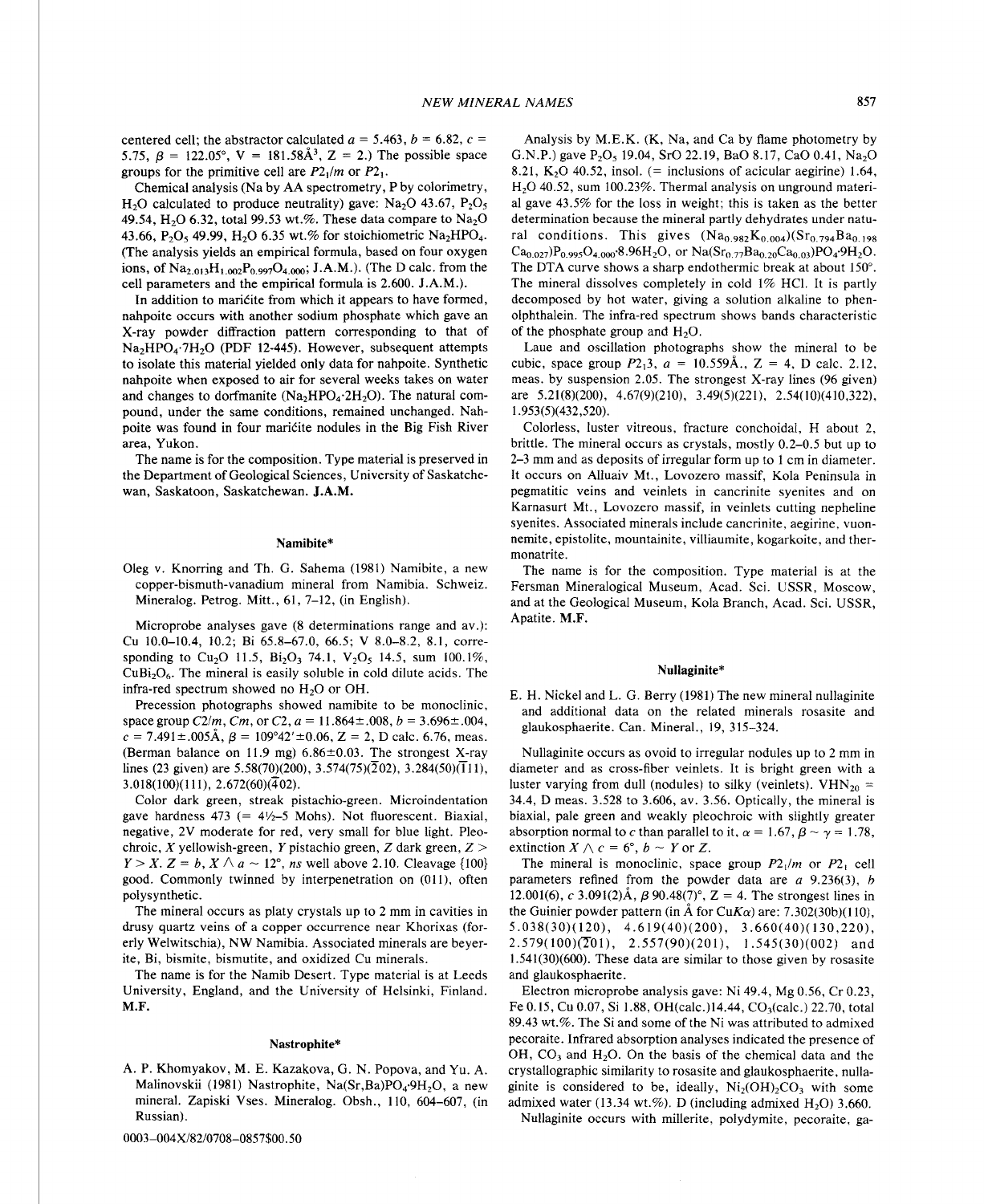spéite, otwayite, parkerite, shandite and breithauptite in serpentinized peridotite in the Nullagine district of Western Australia.

The name is for the district.

# *Discussion*

Even if the analysis is expressed in oxide form, the actual total determined is only 68.43 wt.%. **J.A.M.** 

# **Nyboite**

Luciano Ungaretti, D. C. Smith, and Giuseppe Rossi (1981) Crystal-chemistry by X-ray structure refinement and electron microprobe analysis of a series of sodic-calcic to alkaliamphiboles from the Nybo eclogite pod, Norway. Bull. Mineral, 104, 400-412 (in English).

The name nyboite is proposed for the amphibole of ideal composition  $NaNa<sub>2</sub>Mg<sub>3</sub>Al<sub>2</sub>(Si<sub>7</sub>Al)O<sub>22</sub>(OH)<sub>2</sub>$ . Analyses of the crystal nearest to this composition by electron microprobe gave SiO<sub>2</sub>53.84, 52.63; TiO<sub>2</sub> 0.16, 0.15; Al<sub>2</sub>O<sub>3</sub> 12.92, 13.87; MgO 14.21, **13.12;FeO5.03,5.75;MnO0.02,0.08;NiO0.11,0.11;CaO2.33,**  2.75; Na<sub>2</sub>O 9.26, 8.55; K<sub>2</sub>O 0.14, 0.11; Cl 0.01, 0.02, sum 98.03, 97.14%. This corresponds to  $(Na_{0.72}K_{0.02})$   $(Na_{1.67}Ca_{0.33})$  $(Mg_{1.82}Fe_{0.18}^{+2})$   $(Mg_{0.32}Fe_{0.24}^{+3}Ti_{0.02}Al_{1.43})$   $(Mg_{0.8}Fe_{0.2}^{+2})$   $(Si_{7.24}$  $Al_{0.76}$ ) $O_{22}(OH)_{2}$ .

The unit cell has  $a = 9.665(1)$ ,  $b = 17.752(2)$ ,  $c = 5.303(1)$ Å,  $\beta = 104.11(1)$ °.

# *Discussion*

It is to be regretted that publication of the new name was not delayed until the IMA Commission could consider the name. **M.F.** 

#### **Ogdensburgite\***

P. J. Dunn (1981) Ogdensburgite, a new calcium-zinc-ferric iron arsenate from Sterling Hill, New Jersey. Mineralog. Record, 12, 369-370.

Microprobe analyses gave  $As_2O_3$  39.2, 37.3; Fe<sub>2</sub>O<sub>3</sub> 1.0, 1.0; 1.0, 1.0;CaO 10.5, **11.1;ZnO3.1,3.1;MnO2.1,2.2;MgO**  0.5, 0.5,  $SiO<sub>2</sub> 0.5$ , 0.5,  $H<sub>2</sub>O$  (12.4) (by difference), sum 100%. The average of these gives  $(Ca_{2.81}Mn_{0.45}Zn_{0.56}Mg_{0.18})(Fe_{5.73}^{+3}Al_{0.29})$  $(As<sub>4.86</sub>Si<sub>0.12</sub>)O<sub>19.92</sub>(OH)<sub>11.00</sub> · 4.64H<sub>2</sub>O, or Ca<sub>4</sub>Fe<sup>+3</sup><sub>6</sub>(AsO<sub>4</sub>)<sub>5</sub>$  $(OH)_{11} \cdot 5H_2O$ . The mineral gave a strong microchemical test for  $Fe<sup>+3</sup>$  and a very weak one for  $Fe<sup>+2</sup>$ .

X-ray powder data are given. The strongest lines (41 given) are 14.8(100), 7.47(20), 5.70(20), 5.32(20), 4.52(30), 3.284(20), 2.793(25), 2.734(25), 2.656(30).

The mineral occurs as thin (0.1) mm incrustations of dark brownish-red platelets. The true color is bright reddish-orange, streak light orange, luster resinous on cleavage surfaces.  $H \sim 2$ , D 2.92. One perfect cleavage. Optically biaxial, positive, *ns* (all  $\pm 0.005$ ,  $\alpha = 1.765$ ,  $\beta = 1.775$ ,  $\gamma = 1.800$ . Pleochroism moderate  $X \leq Y = Z$ . Not fluorescent in UV radiation.

The mineral occurs with parasymplesite, köttigite, and other iron arsenates in the Sterling Hill mine, Ogdensburg, N.J. Type material is at the Smithsonian Institution, cotype material in the Spex-Gerstmann collection, Franklin, N.J. The name is for the locality. **M.F.** 

Yu. S. Borodaev, N. N. Mozgova, N. A. Ozerova, N. S. Bortnikov, P. Oivanen, and V. Iletuinen (1981), Pääkkonenite,  $Sb<sub>2</sub>AsS<sub>2</sub>$ , a new mineral from the Seinajoki ore region in Finland. Zapiski Vses. Mineral. Obsh., 110, 480-487 (in Russian).

Five microprobe analyses gave (range and average) Sb 65.3- 69.5,66.9; As 17.0-18.9, 18.6; S 15.1-16.2,15.5, sum99.1-102.7, 101.0, the average corresponding to  $Sb_{2,14}As_{0.97}S_{1.89}$ . The phase had previously been reported in the system Cu-Sb-As-S (Econ. Geol. 72, 1977).

X-ray data are indexed on a monoclinic cell with  $a =$ 5.372 $\pm$ 0.007,  $b = 3.975\pm0.007$ ,  $c = 11.41\pm.01$ Å,  $\beta =$ 89.71 $\pm$ 0.15°, Z = 2, D calc. 5.21. The strongest X-ray lines (17) **given)are3.90(4)(102),3.13(4)(103),2.87(10)(004),2.68(3)(200).** 

Color dark gray, streak gray with a slight brownish tint, luster metallic. Readily scratched by a Cu needle, brittle, one cleavage. Fine polysynthetic twinning present. H 66-87, av. 77 kg/sq.mm. In reflected light pale gray, strongly anisotropic, birefringence weak. Reflectances: 460 nm, 39.8-51.7; 540, 37.2-47.8; 580, 36.7-46.3; 640, 36.4-45.3. Internal reflections bright red.

The mineral occurs in irregular grains up to 0.4 mm in size in the Kalliosalo deposit, associated with arsenopyrite and loellingite. The name is for the late Viekko Pääkkonen, who studied ore deposits of the region. Type material is at the Fersman Mineralogical Museum, Acad. Sci. USSR, Moscow. **M.F.** 

### **Palarstanide\***

V. D. Begizov, E. M. Zav'yalov, and E. G. Pavlov (1981) Palarstanide,  $Pd_8(Sn, As)$ , a new mineral. Zapiski Vses. Mineral. Obsh., 110, 487-492 (in Russian).

Analyses by electron probe gave Pd 64.5, 66.5, 65.0, 64.4; Pt 5.3, 4.7, 4.9, 4.0; Au 1.9, 1.9, -, -; Cu-, 0.5, -, -; Sn 14.9, 14.0, 12.6, 11.3; As 7.2, 6.9, 7.5, 7.3; Pb 2.9, 2.2, 5.5, 7.9; Sb 1.9,4.2, 1.0.0.8;Bi0.7,-, 1.6, 1.5;sums99.3, **100.9,98.1,97.2.Ageneral**  formula approximates (Pd, Pt, Au, Cu)<sub>8</sub>(Sn, As, Pb, Sb, Bi)<sub>3</sub> or more simply  $Pd_8(Sn, As)$ <sub>3</sub>.

X-ray powder study gives a pattern indexed as hexagonal  $a =$ 6.784(5),  $c = 14.80(1)$ Å. The strongest X-ray lines (31 and 21 given) are 2.50(4)(114), 2.22(10)(115,210), and 1.986(4)(107).

Palarstanide only occurs as intergrowths in massive cubanitetalnakhite and cubanite-chalcopyrite ores of the Talnakh deposit, U.S.S.R. It is most often intergrown with minerals such as rustenburgite-atokite, Pt-Fe alloy, polarite, sperrylite, majakite, "mertieite", and Au-Ag-Cu alloys with an intergrowth size range from 0.05 to 1.5 mm. The palarstanide grains usually exhibit elongated forms with rectangular, rarely sinuous outlines. Under the binocular, the mineral is steel-gray with a metallic luster and it is nonmagnetic. Palarstanide has medium hardness, with  $VHN<sub>50</sub> = 470(30)$ , and it is brittle. Under reflected light palarstanide is grayish-white with a slight rose tint. Bireflection in air is barely perceptible but is distinct in oil immersion. The mineral is slightly anisotropic, dark gray to brownish-gray, and it is optically uniaxial positive. Reflectance measurements  $(R_1\%, R_2\%, nm)$  gave 45.6, 48.8(430); 48.1, 51.1 (460); 50.0, 52.4(490); 52.1, 53.5(520); 53.3, 54.7(550); 55.1, 56.4 (580); 56.7, 57.2(610); 58.5, 59.3(640); 58.7, 60.0(670); and 60.0, 61.0(700). Palarstanide is negative to conc. and dil. HCl and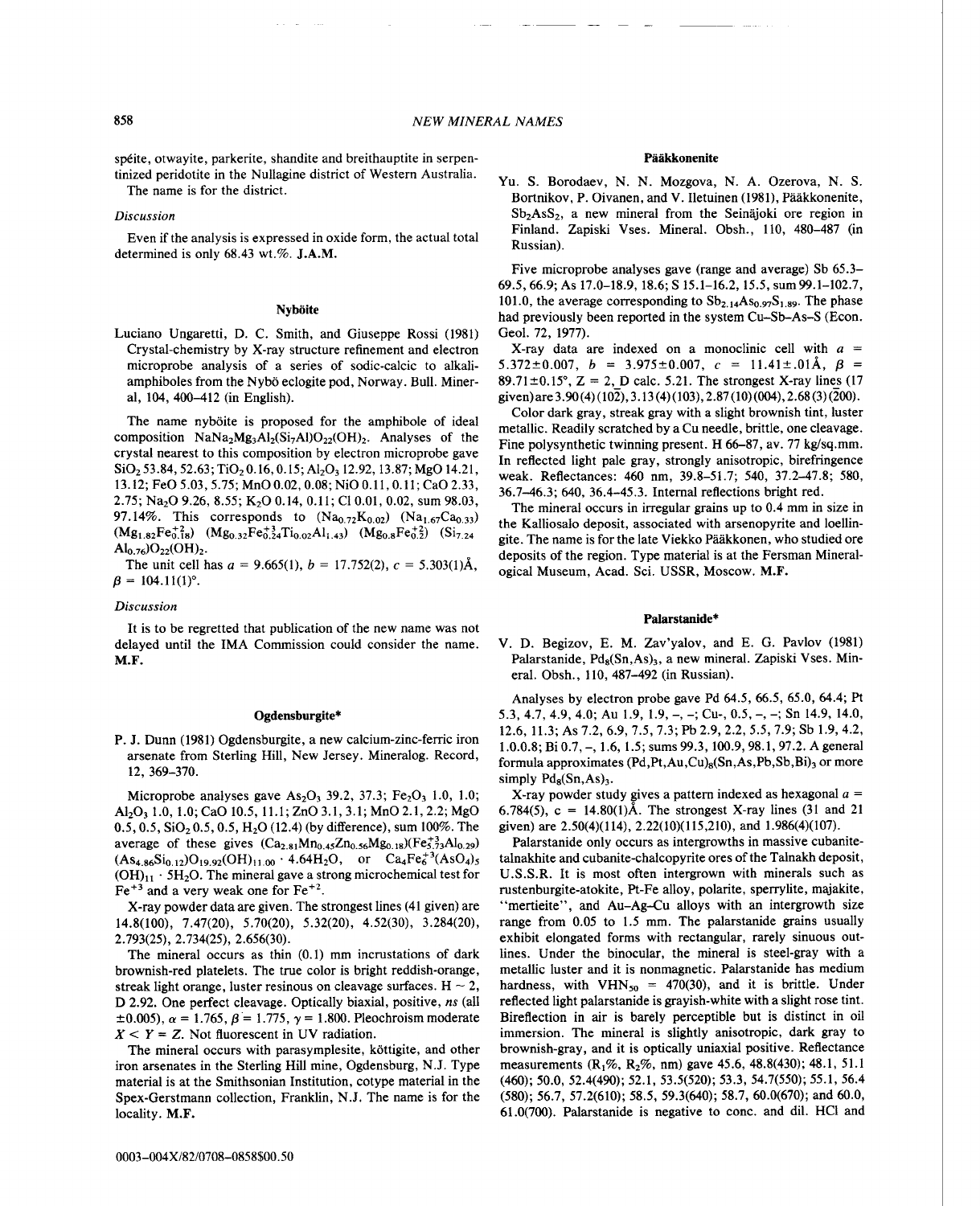$H_2SO_4$  but conc. HNO<sub>3</sub> etches in 90 sec. and aqua regia in 30 sec. Pehrmanite\*<br>The name is for the principal elements. Samples are preserved The name is for the principal elements. Samples are preserved E. A. J. Burke and W. J. Lustenhouwer (1981) Pehrmanite, a at the Fersman Mineralogical Museum, Academy of Sciences hew beryllium mineral from Rosendal pegmatit USSR, and in the Mineralogical Museum of the Moscow Geologland, southwestern Finland. Can. Mineral., 19, 311-314. ical-Exploration Institute.

#### Discussion

The characterization of this mineral is ambiguous. One analysis has  $As$   $>$  Sn but no data are provided whether that grain has the same structure as those for which  $Sn > As$ . In solid solutions of this kind it is essential to clearly demarcate the compositional range and ideal end-member, and, if not possible from natural samples, a certain amount of synthesis is required. The X-ray powder pattern has very few strong lines. **L.J.C.** 

#### Panasqueiraite\*

A. M. Isaacs and D. R. Peacor (1981) Panasqueiraite, a new mineral: the OH-equivalent of isokite. Can. Mineral., 19, 389- 392.

Panasqueiraite is a fine grained pink mineral which occurs in aggregates several centimeters in diameter. Individual anhedral grains are about 1 mm in size. It has a poor {010} cleavage, vitreous luster, white streak, H 5. It is non-fluorescent under ultraviolet light, but emits a blue cathodoluminescence in an electron beam at 12 kV. The mineral is biaxial  $(+)$ ,  $2V = 51(2)°$ meas.  $\alpha = 1.590(2)$ ,  $\beta = 1.596(2)$ ,  $\gamma = 1.616(2)$ , nonpleochroic; orientation Z = b, X  $\wedge$  c = +22°. D meas. 3.27(1); calc. 3.22. (Using the cell parameters and empirical formula, D calc. is 3.213, J.A.M.).

Single-crystal X-ray study showed that panasqueiraite is monoclinic, Cc or C2/c,  $a = 6.535(3)$ ,  $b = 8.753(4)$ ,  $c = 6.919(4)$  $\hat{A}$ ,  $\beta$  = 112.33(4)°, Z = 4 (V = 366.09 $\hat{A}$ <sup>3</sup>, J.A.M.). The strongest lines in the diffractometer pattern (in  $\AA$  for CuK $\alpha$  radiation) are:  $3.20(67)(002)$ ,  $3.02(86)(200)$ ,  $2.783(31)(202)$ ,  $2.626(100)(130)$ , 2.584(45)(131,022), 1.722(33)(242,222) and 1.658(3)(330) (a total of 35 indexed spacings down to 1.346 are given). The powder data are essentially identical to those given by isokite and on this basis and the similar chemical compositions, the minerals are considered isostructural.

An electron microprobe analysis gave: CaO 31.0, MnO 0.0, FeO 0.4, MgO 22.9,  $P_2O_5$  39.6, F 3.1, OH (calculated assuming  $P: (OH + F) = 1:1$  6.7, total 103.7, less  $O = F + OH$  4.4, sum 99.3 wt.%. No C1 or As were detected. The empirical formula derived from these data by the abstractor is  $(Ca_0, a_0)$ .  $Fe_{0.01}$ <sub> $\Sigma1.00$ </sub> $Mg_{1.01}P_{1.01}O_{4.01}$  (OH) <sub>0.70</sub>F<sub>0.29</sub>). Ideally, the formula is CaMgPO<sub>4</sub>(OH,F) with OH > F. It is the hydroxyl analogue of isokite, CaMgP0,F.

Panasqueiraite occurs with thadeuite fluorapatite, wolfeite, topaz, muscovite, sphalerite, quartz, chalcopyrite, pyrrhotite, siderite, arsenopyrite, chlorite, vivianite and althausite in vein selvages at Panasqueira, Portugal.

The name is for the locality; type material is preserved at the Department of Geological Sciences, University of Michigan and at the Smithsonian Institution.

While there is no doubt in the abstractor's mind that OH is The name is for Hellmut von Philipsborn, emeritus professor present, it is unfortunate that H20 was not determined. **J.A.M.** of mineralogy, University of Bonn. M.F.

Pehrmanite occurs as subhedral hexagonal tabular crystals (up to 250  $\mu$ m across and 40  $\mu$ m thick) and as oriented overgrowths on nigerite. It is light green, has a vitreous luster, is very brittle with  $VHN_{100} = 1700$  (Mohs H = 8-81/2). D calc. 4.07. Reflectance values are: 8.34% at 470 nm, 8.1 l(546 nm), 8.01(589 nm), 7.86(650 nm); the mean refractive index calculated from these data is 1.79. The mineral is uniaxial  $(-)$  and weakly to distinctly dichroic with *0* pale greenish and E pale greyish-brown. The birefringence is distinctly higher than that of nigerite.

The X-ray powder diffraction pattern is very similar to that of taaffeite-9R and by analogy to that mineral, pehrmanite is rhombohedral,  $R\bar{3}m$ ,  $a = 5.70$ ,  $c = 41.16\text{\AA}$   $Z = 9$  ( $a_{\text{rh}} = 14.11$ ,  $\alpha$  $= 23.32^{\circ}$ ). The strongest lines in the X-ray powder diffraction pattern are (in Å for FeK $\alpha$  radiation): 2.856(8)(1120), 2.666(4)(1.0.1.13), 2.422(10)(1129), 2.063(4)(2.0.2.11) and  $1.426(5)(22\overline{4}0)$ .

Electron microprobe analysis with confirmation of Be by ion probe (BeO given by difference) gave:  $Al_2O_3$  64.40, FeO 23.30, MnO 0.30, MgO 1.875, ZnO 5.225, Be0 4.9, total 100.00. Based on 8 oxygen ions, these data give an empirical formula of  $(Be_{0.62}Zn_{0.20}Mg_{0.15})_{\Sigma 0.97} (Fe_{1.03}^{2+}Mn_{0.01})_{\Sigma 1.04}Al_{3.99}O_{8.00}$  or, ideally,  $BeFe<sup>2+</sup>A<sub>4</sub>O<sub>8</sub>$ . Thus, pehrmanite is the ferrous iron analog of taaffeite and a new member of the hogbomite group.

The mineral occurs with quartz, plagioclase  $(An_{5}-An_{27})$ , sillimanite, muscovite, spessartine-almandine, chlorite, biotite, epidote, allanite and calcite in the wall zone of the Rosendal pegmatite, Kemio Island, southwestern Finland.

The name is for Gunnar Pehrman, Professor Emeritus at the University "Abo Akademi", Turku, Finland. Type material is at the Free University, Amsterdam, The Netherlands. **J.A.M.** 

# Philipsbornite\*

Kurt Walenta, Martina Zwiener, and P. J. Dunn (1982) Philipsbornite, a new mineral of the crandallite series from Dundas, Tasmania. Neues. Jahrb. Mineral., Monatsh., 1-5 (in German).

Electron microprobe analysis gave As<sub>2</sub>O<sub>5</sub> 28.6, CrO<sub>3</sub> 6.3, SO<sub>3</sub> 1.3, Al<sub>2</sub>O<sub>3</sub> 22.3, Fe<sub>2</sub>O<sub>3</sub> 0.6, PbO 32.0, ZnO 1.1, CuO 0.9, MnO 0.3, H<sub>2</sub>O 9.4, sum 102.8%, corresponding to (Pb<sub>0.90</sub> Mn<sub>0.03</sub>)  $(A1_{2.76}$  Zn<sub>0.09</sub> Cu<sub>0.07</sub> Fe<sub>0.05</sub>)  $(As_{1.57}$  Cr<sub>0.40</sub> S<sub>0.10</sub>)H<sub>6.58</sub>O<sub>14</sub>, or  $PbAl<sub>3</sub>H(AsO<sub>4</sub>)<sub>2</sub>(OH)<sub>6</sub>$  or  $PbAl<sub>3</sub>(AsO<sub>4</sub>)<sub>2</sub> (OH)<sub>5</sub>·H<sub>2</sub>O$ . The method of determination of  $H<sub>2</sub>O$  is not stated.

The strongest X-ray lines  $(30 \text{ given})$  are  $5.82(9)(1011)$ , 3.56(8)(1120), **3.02(10)(0221,1123),2.26(5)(1017),** 1.931(5)(3033). These are indexed on a trigonal cell,  $a_{\text{rh}} = 7.01 \text{\AA}$ .,  $\alpha = 60.94^{\circ}$ , Z  $= 1$ ; in hexagonal setting  $a = 7.11$ ,  $c = 17.05$ Å.,  $Z = 3$ . Space group  $R\overline{3}m$  or  $R\overline{3}m$ . D calc. 4.33, meas.  $> 4.1$ .

The mineral occurs as massive to earthy crusts, composed of fine-grained aggregates, associated with crocoite at the Dundas district, Tasmania. No cleavage, fracture conchoidal. H probably about  $4^{1/2}$ . Color grayish-green. Optically isotropic,  $n = 1.790 \pm 0.003$ .